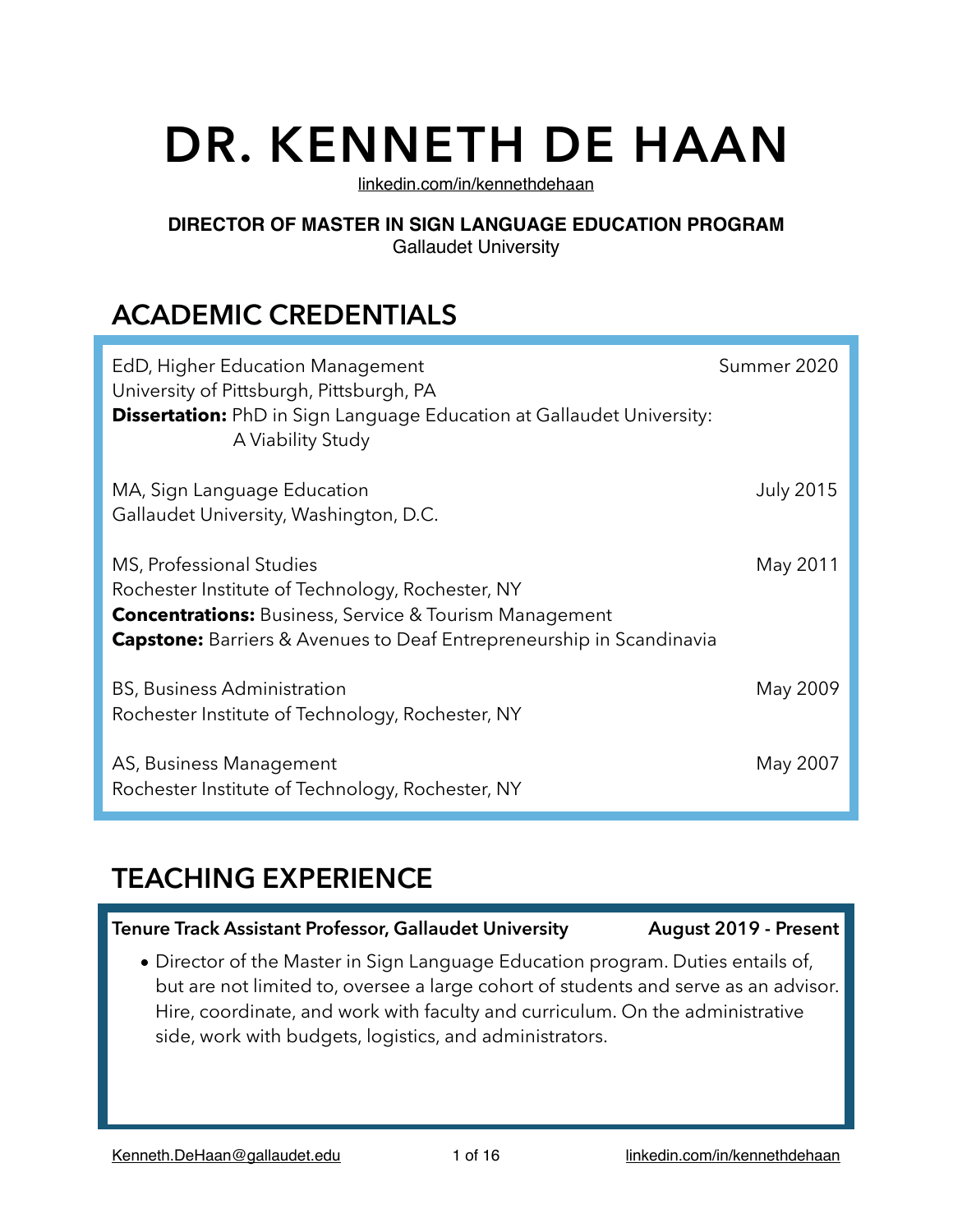• Advise & mentor students. Arrange & supervise practicum & internship placements.

technology, scholarships, grant writing and professional activities.

• Report & assist in program assessments, student recruitment & retention efforts. Serve on committees and advise professional & student groups.

• Facilitate, administer effective online & face-to-face curriculum incorporating

• Tasked with research & creating a proposal for the world's first PhD in the discipline of sign language pedagogy, *PhD in Sign Language Education*.

engaging course materials for two programs: BA in American Sign Language &

• Mentor & model exemplary pedagogy while engaging colleagues & students in

• Engage in research & seek funding to support projects designed to advance

- Perform classroom evaluations of Professors for ASL, observe teaching methods & performance effectiveness. Consult with faculty observed & report results to head of department.
- Consistently met the learning outcomes & needs of all students, retaining top 90% - 100% ratings from students across all performance ranking brackets on "Course Evaluation" survey provided by Gallaudet University.

#### **Instructor, Harper College January 2019 - Present**

MA in Sign Language Education.

scholarship with faculty and students.

- Develop Harper College's first online courses for SGN 101, 102, 201 & 202.
- Facilitate, administer effective online curriculum incorporating engaging course materials.
- Utilized multiple technologies such as BlackBoard, Final Cut Pro, etc. to seamlessly integrate student's learning.

#### Professor, University of Pittsburgh **August 2010 - August 2019**

- Facilitate, administer effective curriculum & engaging course materials for a heterogeneous group of students. Work collaboratively with faculties & professionals in meetings & workshops to create effective lessons that meet the learning needs & abilities of all students.
- Perform classroom evaluations of Professors for ASL, observe teaching methods & performance effectiveness. Consult with faculty observed & report results to head of department.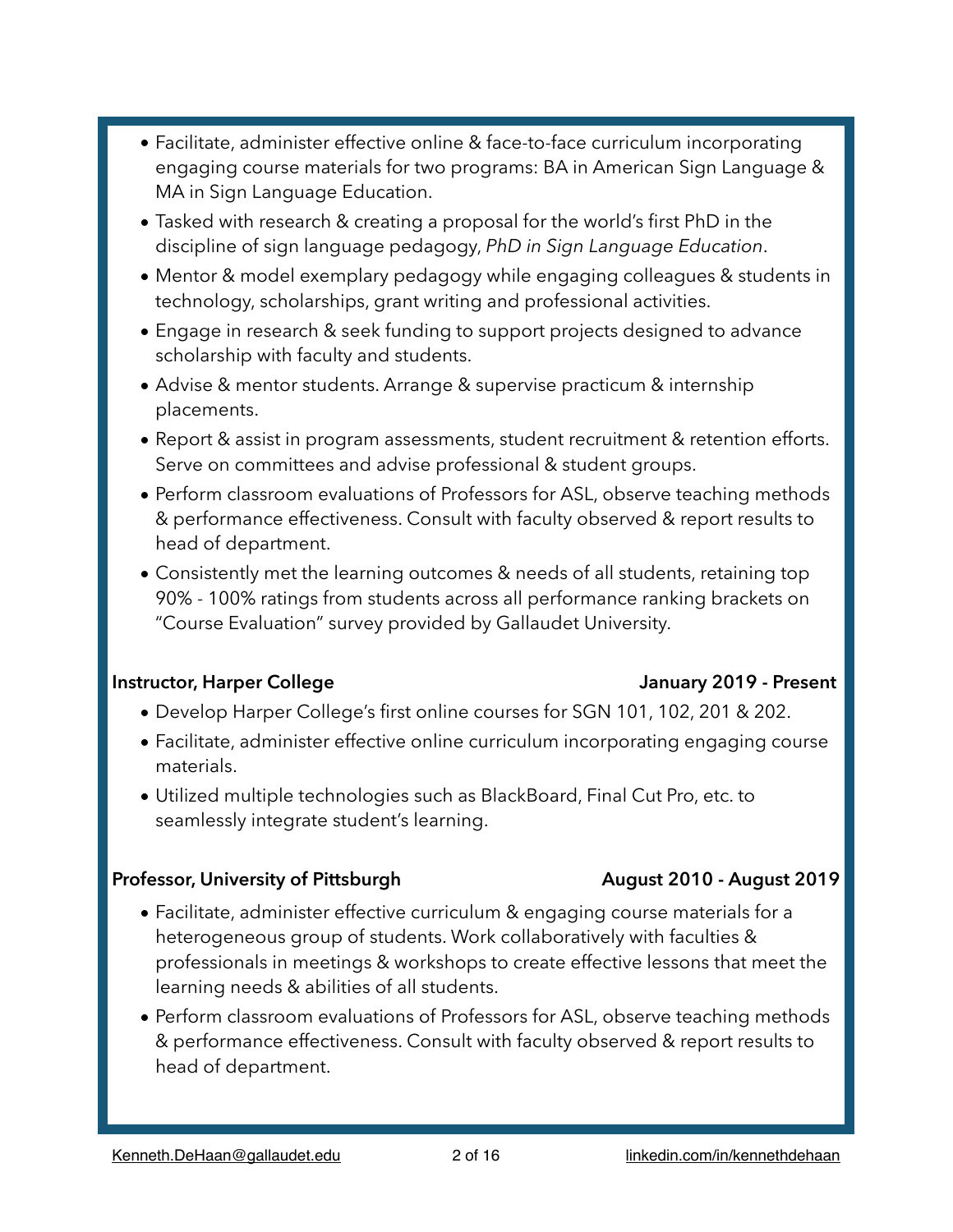- Develop PowerPoint & Keynote materials to implement to course teaching. Create Microsoft Word assignments, memos & information to distribute among students & employees.
- Consistently met the learning outcomes & needs of all students, retaining top 90% - 100% ratings from students across seven out of seven performance ranking brackets on "Evaluation of Teaching" survey provided by University of Pittsburgh.
- Provide resources for American Sign Language. Accurately maintain the necessary attendance, scholastic, grading & personnel records. Utilize Blackboard, Microsoft Office, Video Technology, PeopleSoft, GoReact, Glide & resources to maximize learning effectiveness.
- Supervise and mentor undergraduate teaching assistants.
- Build & maintain ASL Dictionary / App for courses ASL 1 6.
- Serve on Interview Committees in search of new faculties.

#### Lecturer, Waynesburg University **August - December 2018**

- Consult & coordinate the implementation of ASL Level 1 course to Waynesburg University after a period of hiatus.
- Advise and support the implementation of a new ASL Club on campus.
- Facilitate, administer effective curriculum & engaging course materials for a heterogeneous group of students.
- Work collaboratively with professionals to create effective lessons that meet the learning needs & abilities of all students.
- Develop materials to implement to course teaching. Create assignments, memos & information to distribute among students.
- Consistently met the learning outcomes & needs of all students, retaining top 90% - 100% ratings from students across performance ranking brackets on "Evaluation of Teaching" survey provided by Waynesburg University.
- Accurately maintain the necessary attendance, scholastic, grading & personnel records.
- Utilize Blackboard, Microsoft Office, Video Technology, & technological resources to maximize learning effectiveness.

#### Instructor, Bank of New York, Mellon **New York, Mellon October - November 2018**

#### [Kenneth.DeHaan@gallaudet.edu](mailto:kenneth.De.Haan@gallaudet.edu) 3 of 16 [linkedin.com/in/kennethdehaan](http://linkedin.com/in/kennethdehaan)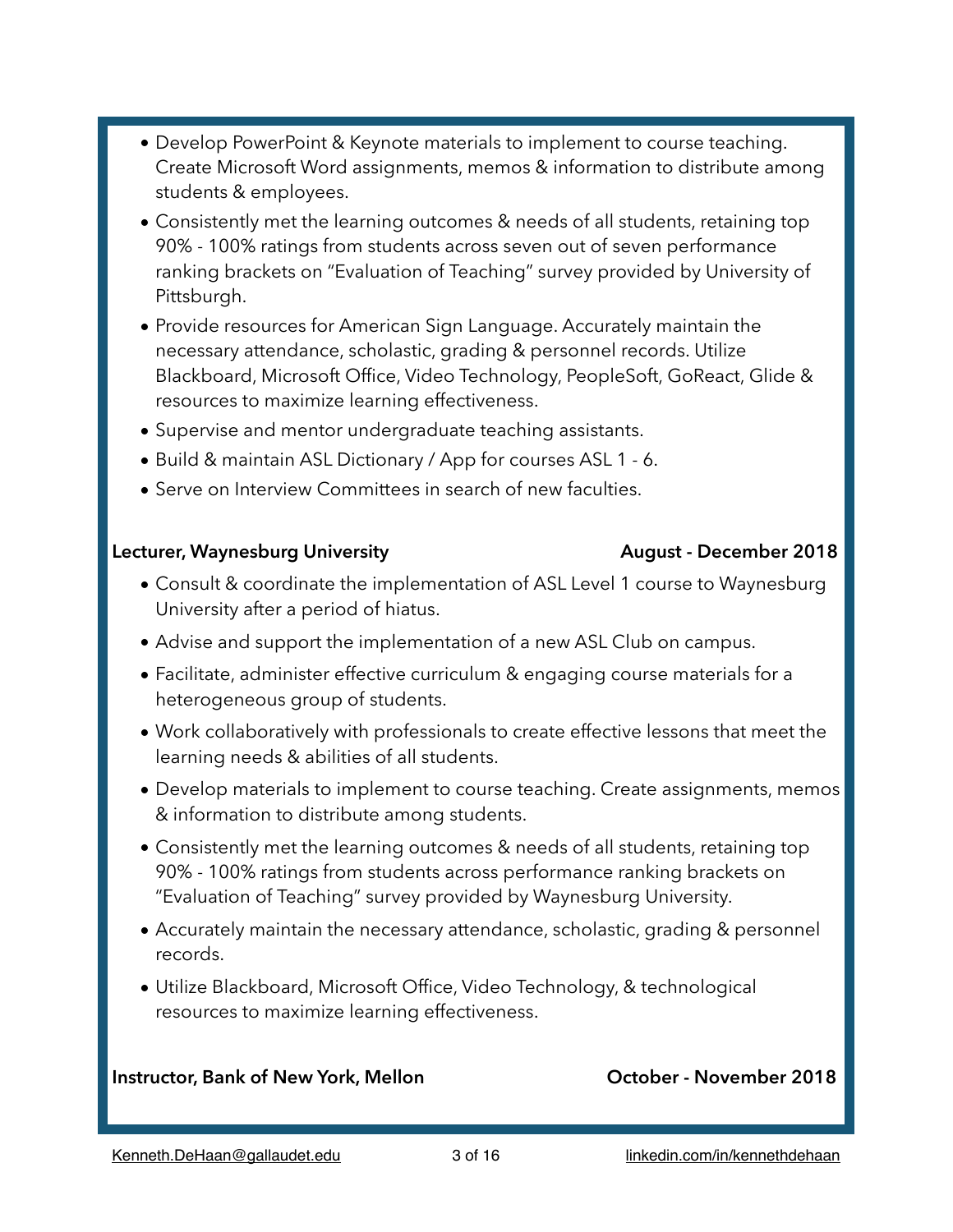- Organize & develop a curriculum tailored specifically for 25+ employees from various departments within the financial sector.
- Teach American Sign Language Level 1 and Deaf Culture to employees.
- Work collaboratively with BNY Mellon coordinator to create specific activities and curriculum, suiting the needs & abilities of a heterogeneous group.

#### Professor, University College London **May - United States 2018**

- In collaboration with the Deafness Cognition and Language Research Centre at University College London, I was tasked with the building of the program and courses for study abroad students.
- Lead and instruct a heterogeneous group of cohort with varying backgrounds, levels and colleges.
- Lead program and extracurricular activities for the cohort within and outside of London, U.K.
- Trained in crisis and emergency management to ensure the safety of our students and program.

#### **Instructor, Camp Mark 7 Instructor, Camp Mark 7**

- Organize & develop engaging workshops for 55+ campers of various skill levels.
- Teach American Sign Language and Deaf Culture to all students from ASL 1 to Advanced (interpreting).
- Work collaboratively with other instructors to create activities and curriculum, suiting the needs & abilities of a heterogeneous group.

#### **Instructor, Community College of Allegheny County January - May 2013**

- Facilitate, administer effective curriculum & engaging course materials for a heterogeneous group of students.
- Worked collaboratively with other faculties & professionals in meetings & workshops to create effective lessons that met the learning needs & abilities of all students.
- Developed Microsoft PowerPoint materials to implement to course teaching. Created Microsoft Word assignments, memos & information to distribute among students & employees.
- Met the learning outcomes & needs of all students, earned top ratings on "Student Teacher Evaluations".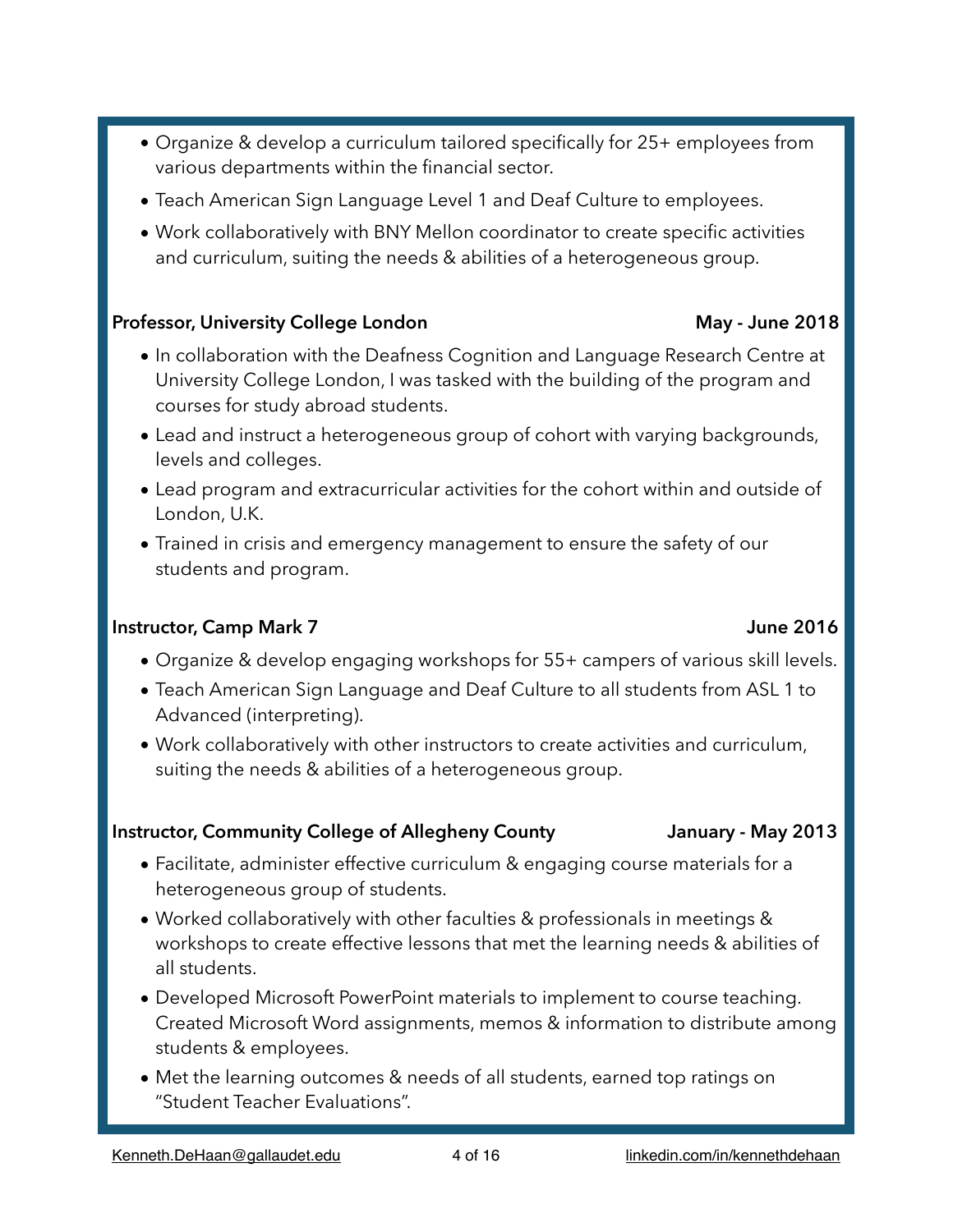• Provided resources for American Sign Language. Accurately maintain the necessary attendance, scholastic, grading & personnel records.

#### **Instructor, Center for Hearing & Deaf Services, Inc. June - September 2011 & 2012**

- Facilitate, administer effective curriculum & engaging course materials for a heterogeneous group of students.
- Worked collaboratively with other professors & professionals in meetings & workshops to create effective lessons that met the learning needs & abilities of all students.
- Created Microsoft Word assignments, memos & information to distribute among students & employees.
- Met the learning outcomes & needs of all students, rehired seasonally (summer).
- Provided resources for American Sign Language. Accurately maintain the necessary attendance, scholastic, grading & personnel records.

#### **Instructor, No Voice Zone RIT** September 2005 - May 2009

#### • Built No Voice Zone for the student body of Rochester Institute of Technology. Developed goals & outcomes to achieve for this new group.

- Delegated L1 users of ASL to different L2 groups varying in skills of ASL. Provided delegations with certain topics & vocabulary words to work on with respective groups.
- Gave presentations on varying topics, mainly Deaf culture to NVZ attendees.
- Collaborated with different student organizations at RIT to provide educational awareness of ASL & the vibrant culture that comes with the language.
- Developed materials & resources to pass along to the next group of elected officers of NVZ.

## **TEACHING & CURRICULAR WORK**

### **Courses Developed & Taught at Gallaudet University**

ASL 211: American Sign Language III and IV

- ASL 741: Methods of Sign Language Teaching
- ASL 752: Sign Language Practicum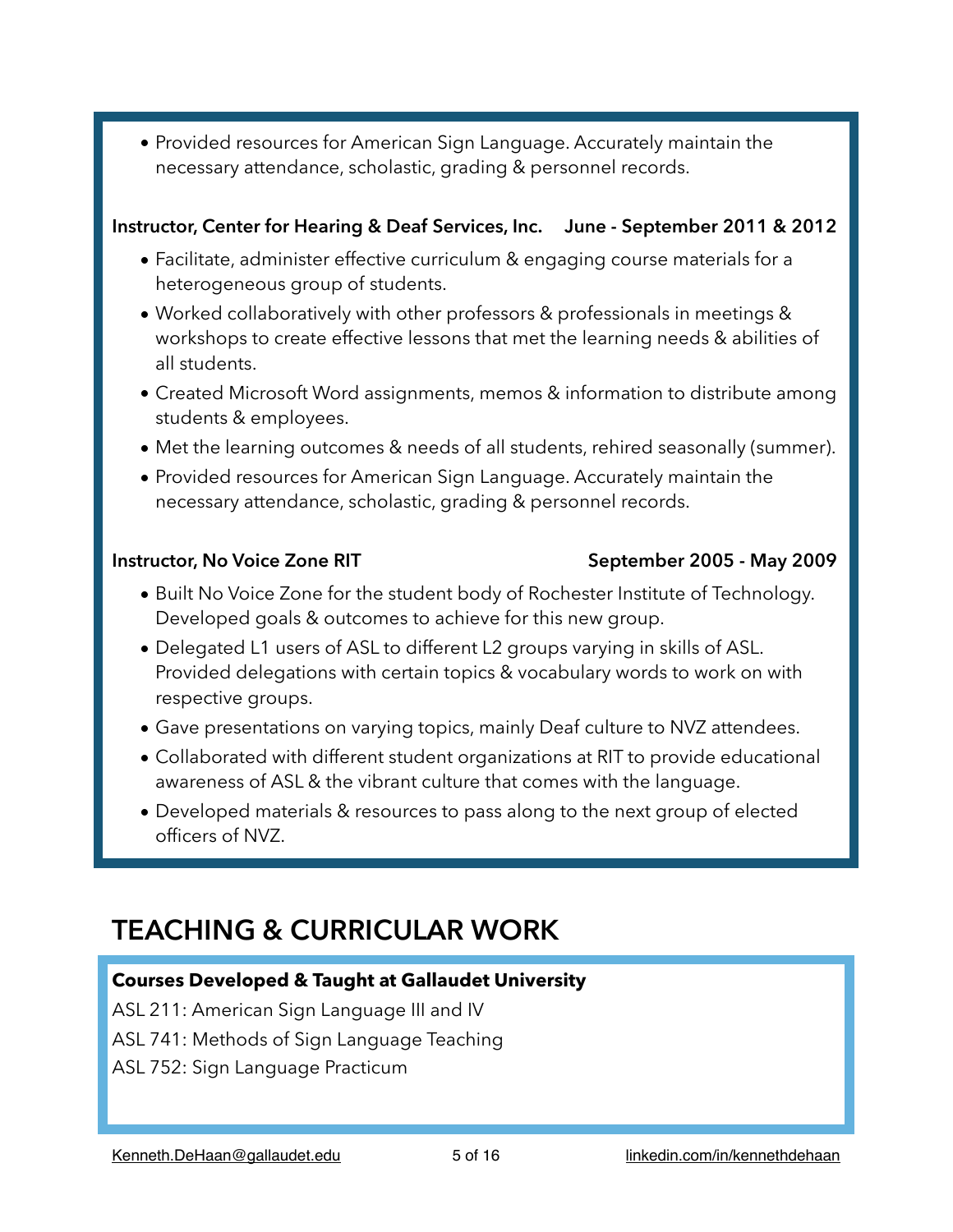#### **Courses Developed & Taught at the University of Pittsburgh**

LING 0471: American Sign Language 1 LING 0472: American Sign Language 2 LING 0473: American Sign Language 3 LING 0474: American Sign Language 4 LING 1722: Deaf Culture ASL 1625: The Deaf and Society

#### **Courses Developed & Taught at University College London**

ASL 1909: Systematic Ideology: The Deaf

#### **Courses Developed & Taught at Waynesburg University**

COM 235: Sign Communication

#### **Courses Developed & Taught at Harper College**

SGN 101: American Sign Language 1 SGN 102: American Sign Language 2 SGN 201: American Sign Language 3 SGN 202: American Sign Language 4

### **Courses Developed & Taught at BNY Mellon**

American Sign Language 1 Deaf Culture

#### **Courses Developed & Taught at Community College of Allegheny County**

ASL 101: Elementary American Sign Language 1 ASL 202: Intermediate American Sign Language 2

#### **Courses Developed & Taught at Center for Hearing & Deaf Services, Inc.**

American Sign Language 1 American Sign Language 2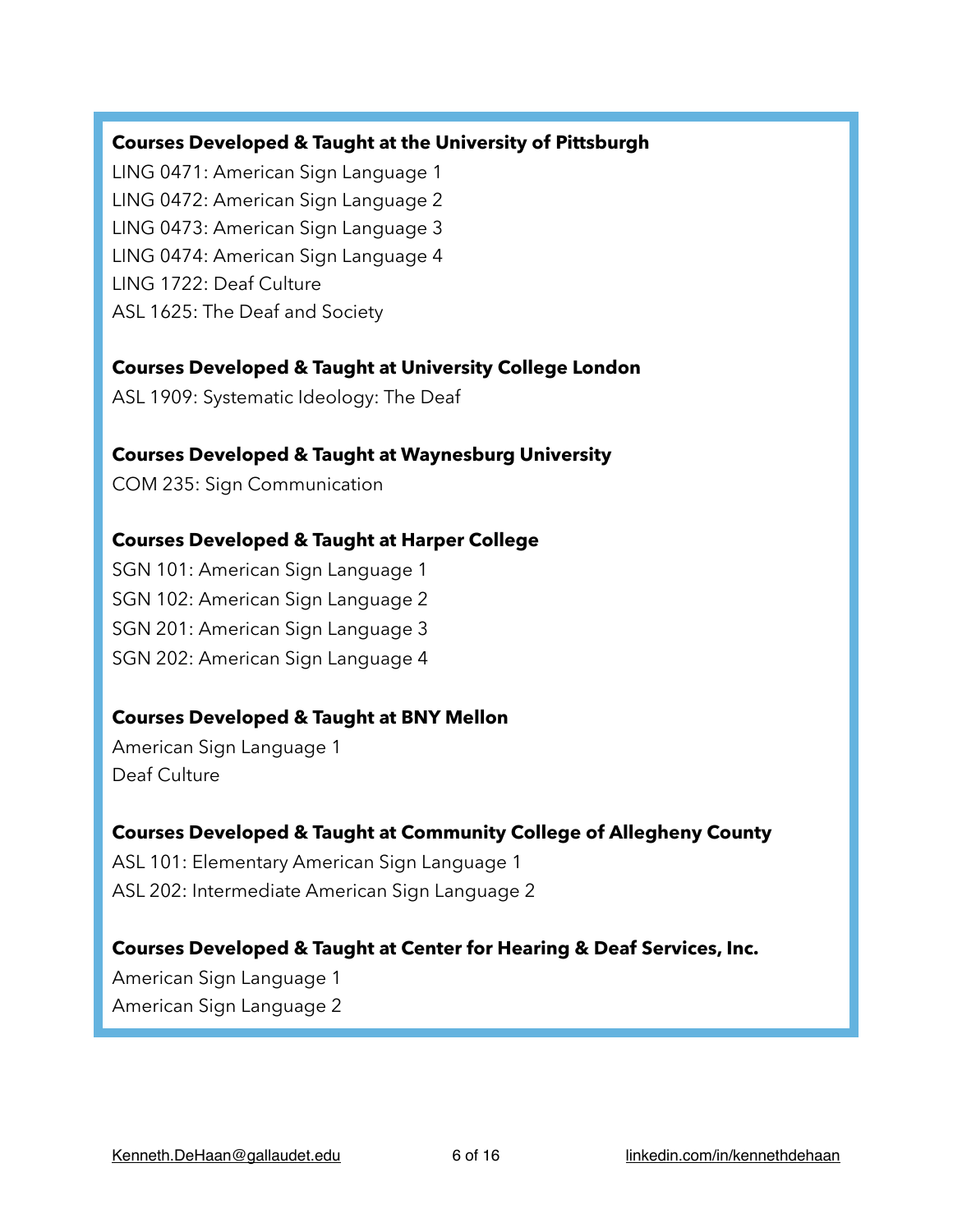## **PROFESSIONAL EXPERIENCE**

### **Development Advisory & National Advisory Committee March 2019 - Aug. 2020**

### **Educational Testing Service**

- Consult with Educational Testing Service Professional Educator Program division on two advisory committees, Developmental Advisory Committee and National Advisory Committee, through multiple phases in the development of an ASL Licensure Exam slated for release in September 2020.
- Create and finalize a framework for the ASL exam identifying required pedagogical knowledge and skills needed for aspiring L2 ASL instructors.
- Collaborate and create written items for the ASL exam while ensuring assessment reliability and validity.

### **Program Manager Summer 2017**

### **Pennsylvania Department of Labor and Industry & Pennsylvania State University**

- Provide direct supervision to the Resident Director, Resident Assistant Directors (2), & Resident Assistants (29) for 22 students at the Deaf and HoH Summer Academy.
- Collaborate and communicate with Program Administrators to implement programs, policies & operations.
- Coordinate scheduling for staff & programs, ensure efficiency of the entire operation.
- Oversee operations, staff, students, & events, adhering to regulations & rules.
- Maintain contracts, records, clearances & handle media releases, inquiries.

### Pennsylvania TRS Outreach Manager **July 2015** January - July 2015

### **Hamilton Relay & Pothos, Inc.**

- Spearhead a new market & bring Hamilton into the Commonwealth of Pennsylvania. Oversee all outreach activities for the Commonwealth.
- Develop & implement marketing strategies, Annual Outreach Plan, designed to promote Pennsylvania Relay & align with RFP state contract. Stress quality & accuracy in all work developed. Execute innovative outreach activities & marketing program in support of the Annual Outreach Plan.
- Consult & provide education to residential, commercial, instructional & public sectors about Pennsylvania Relay. Facilitate awareness & stimulate involvement in target communities to increase the use of relay services within the Commonwealth of Pennsylvania.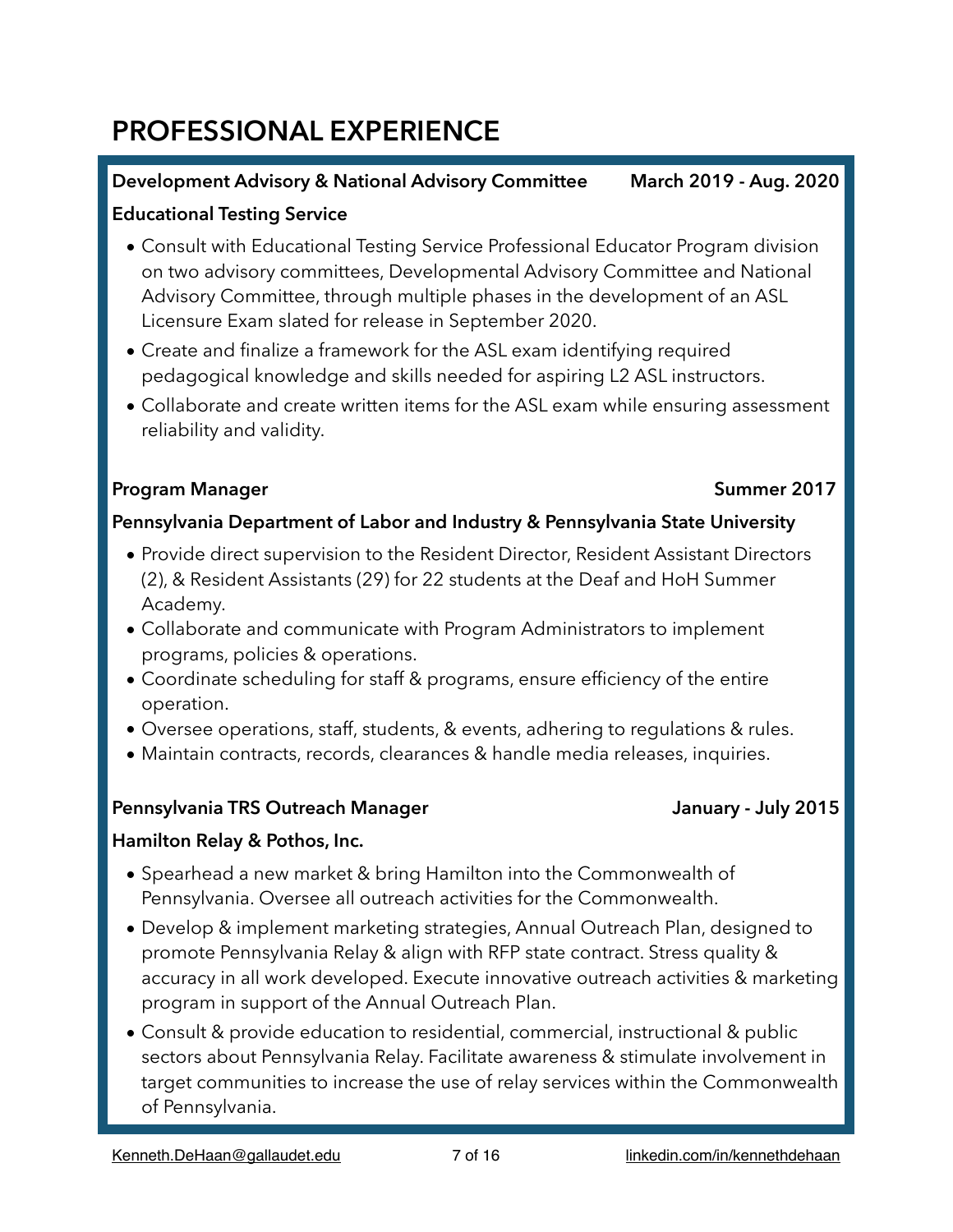- Collaborate with State Relay Administrator & Telecommunication Device Distribution Program to coordinate outreach efforts in the state of Pennsylvania.
- Coordinate & conduct demonstrations, presentations & training programs for prospective customers. Gather customer feedback, analyze & bring improvement to the products & services offered.
- Advocate & manage program through participation & dialogue in regional events, conferences, association meetings & businesses. Participate & construct strategies in scheduled Outreach meetings, State Relay Advisory Council meetings, & Summits.
- Perform budget forecasting, reconcile & budget accounts in accordance to allocated budget for travel & work expenses. Coordinate & plan travel logistics. Travel extensively across the Commonwealth of Pennsylvania independently in a rapid pace work environment.
- Promote, screen & select annual Hamilton Scholarship & annual Awards for Outstanding Citizens of the Commonwealth within the Deaf and Hard of Hearing community.

### Fiduciary / Court Accountant **Counter Countains Counting County 2015**

#### **Bank of New York, Mellon**

- Effectively communicate & collaborate with multi-functional resources for accounting cases, both internally & externally to the organization with administrators, portfolio managers, client attorneys & executives. Provided consultation to downstream partners.
- Manage, analyze & execute accounting functions for in excess of 85 court accounts while maintaining 100% on-time, delivery of accounting.
- Successfully processed output with an average of 11.8% increase YOY with 99.98% first draft accuracy utilizing FASTER Accounting Software. Received the highest mark for performance & accuracy across five different accounting formats, inventory & termination accounting.
- Plan & prioritize work requirements/projects efficiently. Demonstrated ability to adhere to Corporate & Federal policy/procedures while multitasking with classified workload simultaneously. Build & compile data with Microsoft Excel Spreadsheet & Microsoft Access Database. Distribute spreadsheet for work purposes among the department for use.
- Investigate, research & balance various financial reports/statements to identify errors & inconsistencies. Report inconsistencies to proper administrator & solved errors independently. Elected to perform peer audits due to performance in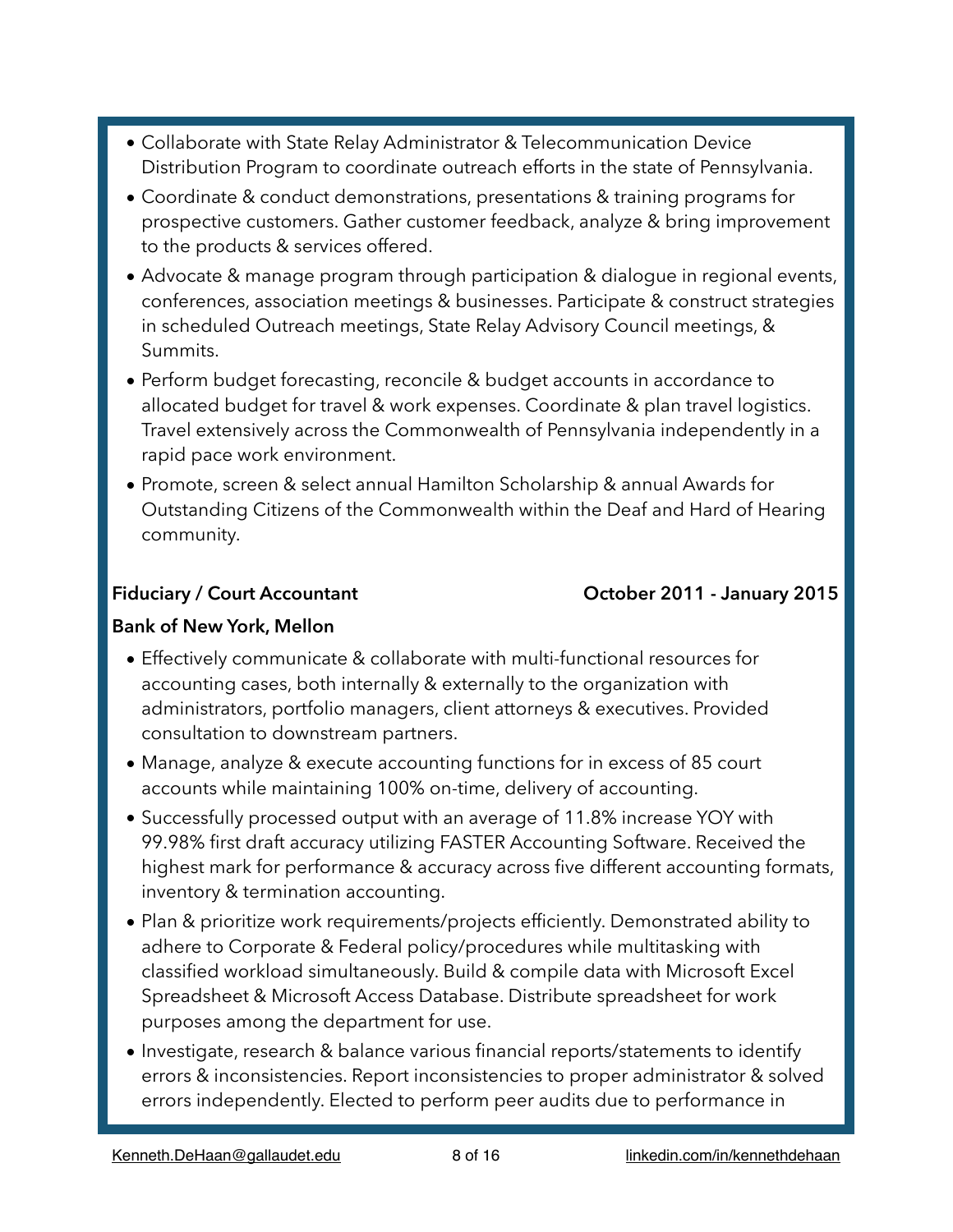accuracy & attention to details. Coach & mentor new employees. Provide training & knowledge pertaining to job responsibilities including five different accounting formats.

#### Wealth Management Intern **Wealth Management Intern June - August 2011**

#### **Bank of New York, Mellon**

- Investigated, maintained & input data using SEI (PCOMM), Access Databases & Paperwork.
- Identified & organized a solution for cutting costs & improving efficiency. Recommended & demonstrated results to management team.
- Provided support for Client Support Services, Account Opening Unit & Distribution Unit. Multitasked across multiple unit functions.
- Produced constructive dialogue with mentor for weekly 1 on 1 meetings to explore avenues & opportunities.
- Conducted weekly meetings with Interns to formulate strategic planning in our respective units. Discussed & brainstormed academic to real world application.

#### **Executive Office Intern Contract Contract Contract Contract Contract Contract Contract Contract Contract Contract Contract Contract Contract Contract Contract Contract Contract Contract Contract Contract Contract Contract**

#### **Global Reach Out**

- Assisted the director with administrative tasks, budgeting, fundraisers & writing grants.
- Produced a marketing video highlighting the benefits of Global Reach Out, a nonprofit organization.
- Coordinated & projected travel budget in accordance to schedule for a team of 20 delegates. Includes travel by plane, train, car, hotel & logistics for trip to India.
- Interpreted travel regulations regarding visa & logistics. Reviewed & compiled travel forms/information to ensure the flow of travel plans.
- Contributed & corresponded ideas during brainstorm meetings. Developed, delegated & executed teamwork activities.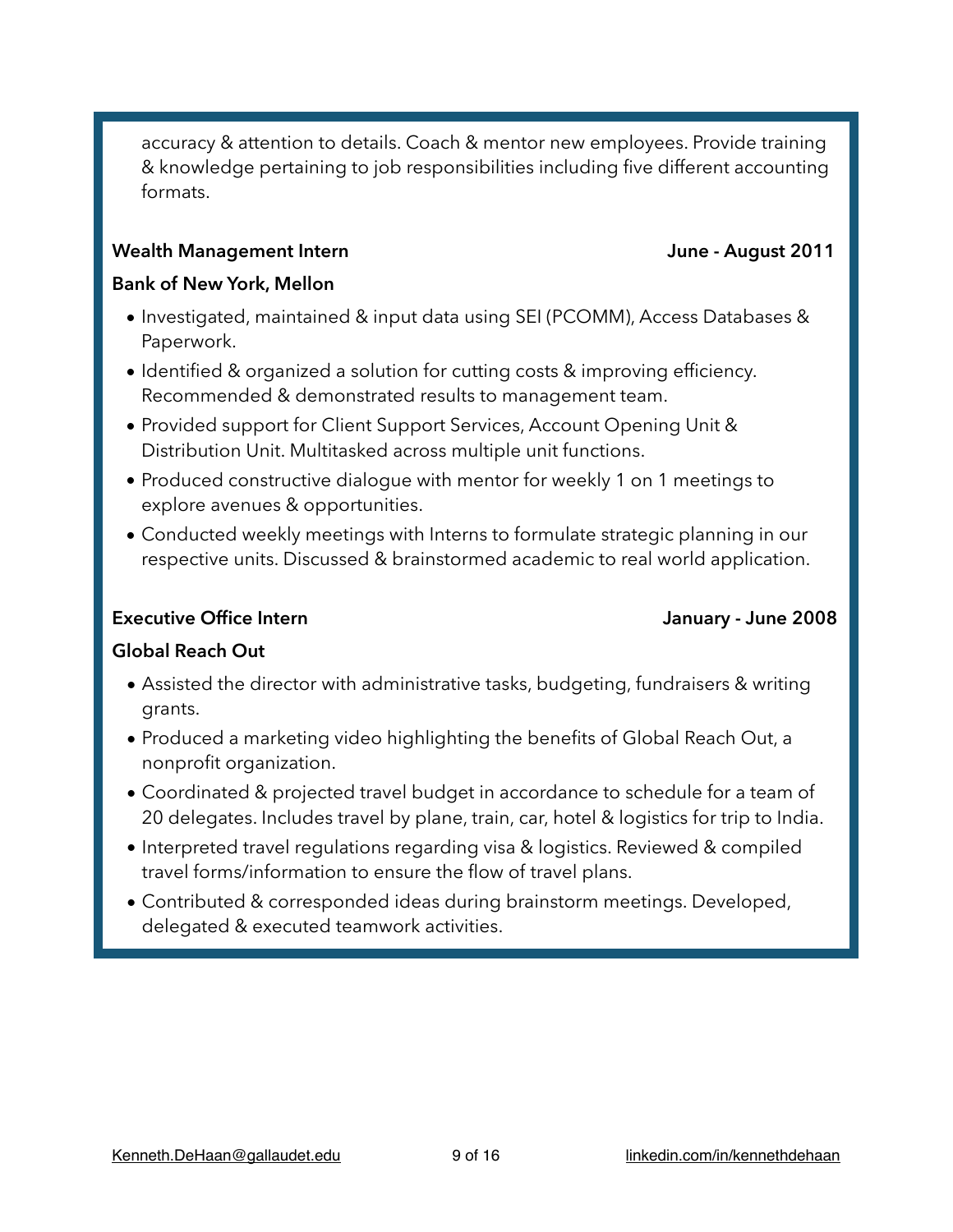## **SCHOLARSHIP & RESEARCH**

### **Advisory Board:**

Wearable Technology for Sign Language Translation by Drs. Mahanth Gowda and Rebecca Passonneau of Pennsylvania State University.

### **Chapter Contribution**:

Booth, K. (2021, January). The Illusion of Miracles*.* New York, NY: Simon & Schuster. Contributed in regards to George Veditz.

### **Co-Principal Investigator:**

Assessing English and American Sign Language Processing Skills in Deaf Children with the Computerized Revised Token Test with Dr. Sheila Pratt of the University of Pittsburgh.

### **Co-Arthur:**

*Current Project*: Black, A., De Haan, K., Duarte, A., Ghadiyaram, D., Giro-i-Nieto, X., Metze, F., Palaskar, S., Torres, J. (2020). Neural Speech to Sign Language Translation.

#### **Journals**:

Simmons, D., Falger, B., Murray, J., Kartheiser, G., McFeely, S., Riker, T., . . . DeHaan, K. (2015, May 12). *The legal status of ASL in the United States*. Gallaudet University*,* Washington D.C. Unpublished Manuscript.

Goldberg, E., Pratt, S., McNeil, M., Szuminsky, N., Washington, S., Shahen, M., DeHaan, K. (2015, April 26). *Reliability of the modification of the computerized revised token test for American Sign Language users*. University of Pittsburgh*,*  Pittsburgh, PA.

### **Panel:**

Holes in the Safety Net: The Forgotten Needs of People with Disabilities Under Quarantine on 06/24/2020

### **Presented Papers:**

Amanda Duarte. (2019, October). Cross-modal Neural Sign Language Translation. In Proceedings of the 27th ACM International Conference on Multimedia (MM'19), Oct. 21–25, 2019, Nice, France. ACM, New York, NY.<https://doi.org/> 10.1145/3343031.3352587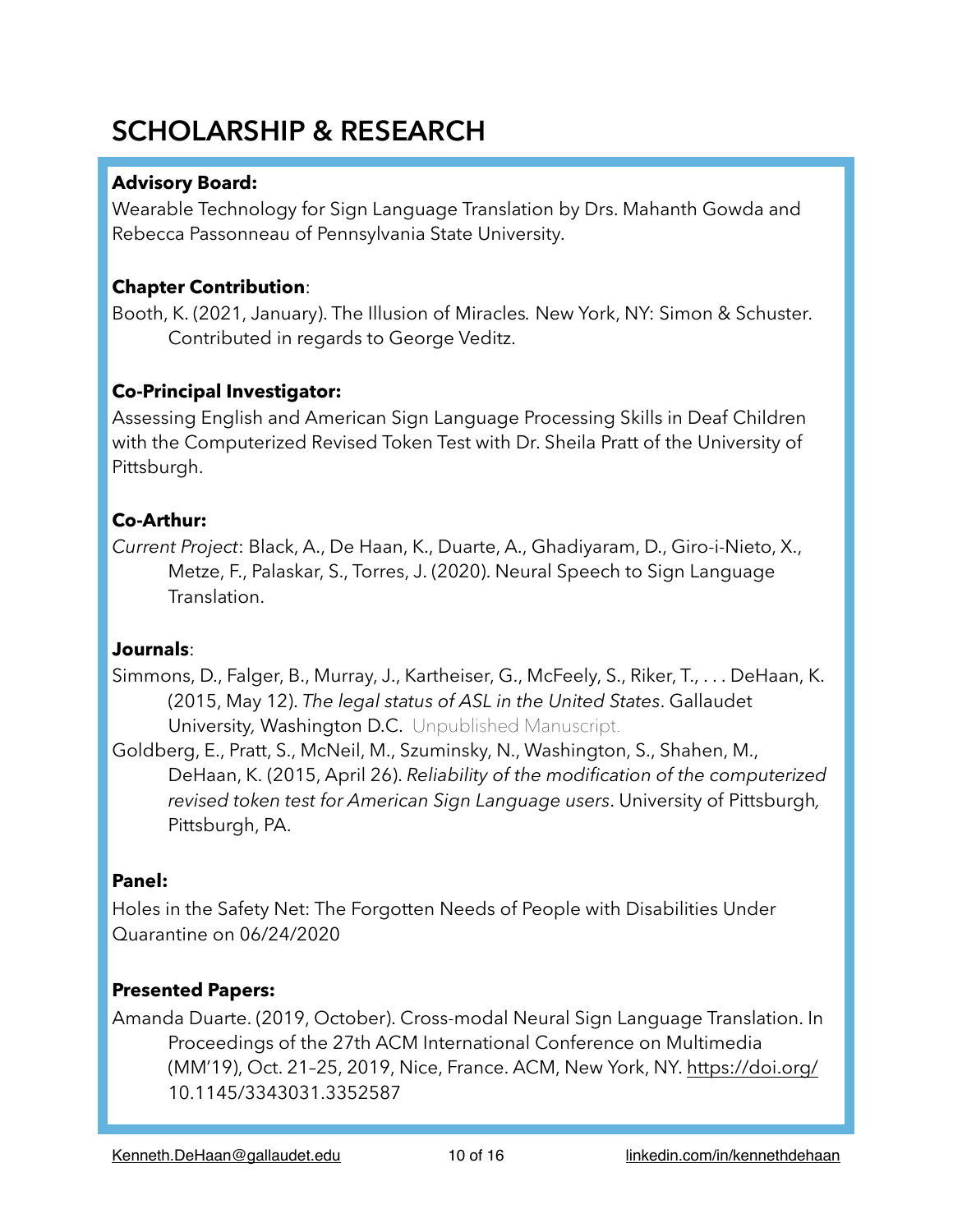Black, A., De Haan, K., Duarte, A., Ghadiyaram, D., Giro-i-Nieto, X., Metze, F., Palaskar, S., Torres, J. (2020, August 23) How2Sign: A Large-scale Multimodal Dataset for Continuous American Sign Language. In the 16th European Conference on Computer Vision - Sign Language Recognition, Translation & Production, Aug. 23-28, 2020, Virtually. https://slrtp.com/

#### **Presentations**:

- DeHaan, K. (2020, March 19). Aural rehabilitation course on Deaf culture and medicine. University of Pittsburgh, Pittsburgh, PA.
- DeHaan, K. (2019, March 19). *CSD & Deaf culture.* University of Pittsburgh, Pittsburgh, PA.
- DeHaan, K. (2019, April 11). *CSD & Deaf culture.* University of Pittsburgh, Pittsburgh, PA.
- DeHaan, K. (2016, April 28). *Deaf culture & linguistics*. Carnegie Mellon University, Pittsburgh, PA.
- DeHaan, K. (2016, April 15). *The Deaf experience.* Pennsylvania State University, State College, PA.
- Goldberg, E., Pratt, S., McNeil, M., Szuminsky, N., Washington, S., Shahen, M., DeHaan, K. (2015, November 13). *Reliability of the modification of the computerized revised token test for American Sign Language users*. ASHA Convention*,* Denver, Colorado.
- DeHaan, K. (2015, November 6). *The Deaf experience.* Pennsylvania State University, State College, PA.
- DeHaan, K. (2015, May 04). *Teaching methods.* Mount Aloysius College, Cresson, PA.
- DeHaan, K. (2015, March 22). *The game (career)*. University of Pittsburgh*,* Pittsburgh, PA.
- DeHaan, K. (2015, January 23). *Teaching methods.* University of Pittsburgh, Pittsburgh, PA.
- DeHaan, K. (2014, November 17). *History & culture of Deaf people.* BNY Mellon*,*  Pittsburgh, PA.
- DeHaan, K. (2014, September 20). *History & culture of Deaf people.* BNY Mellon, Pittsburgh, PA.
- DeHaan, K. (2013, October 13). *ASL & Deaf culture in the workplace.* BNY Mellon, Pittsburgh, PA.
- DeHaan, K. (2013, August 26). *ASL & Deaf culture in the workplace.* BNY Mellon, Pittsburgh, PA.

#### **Media**: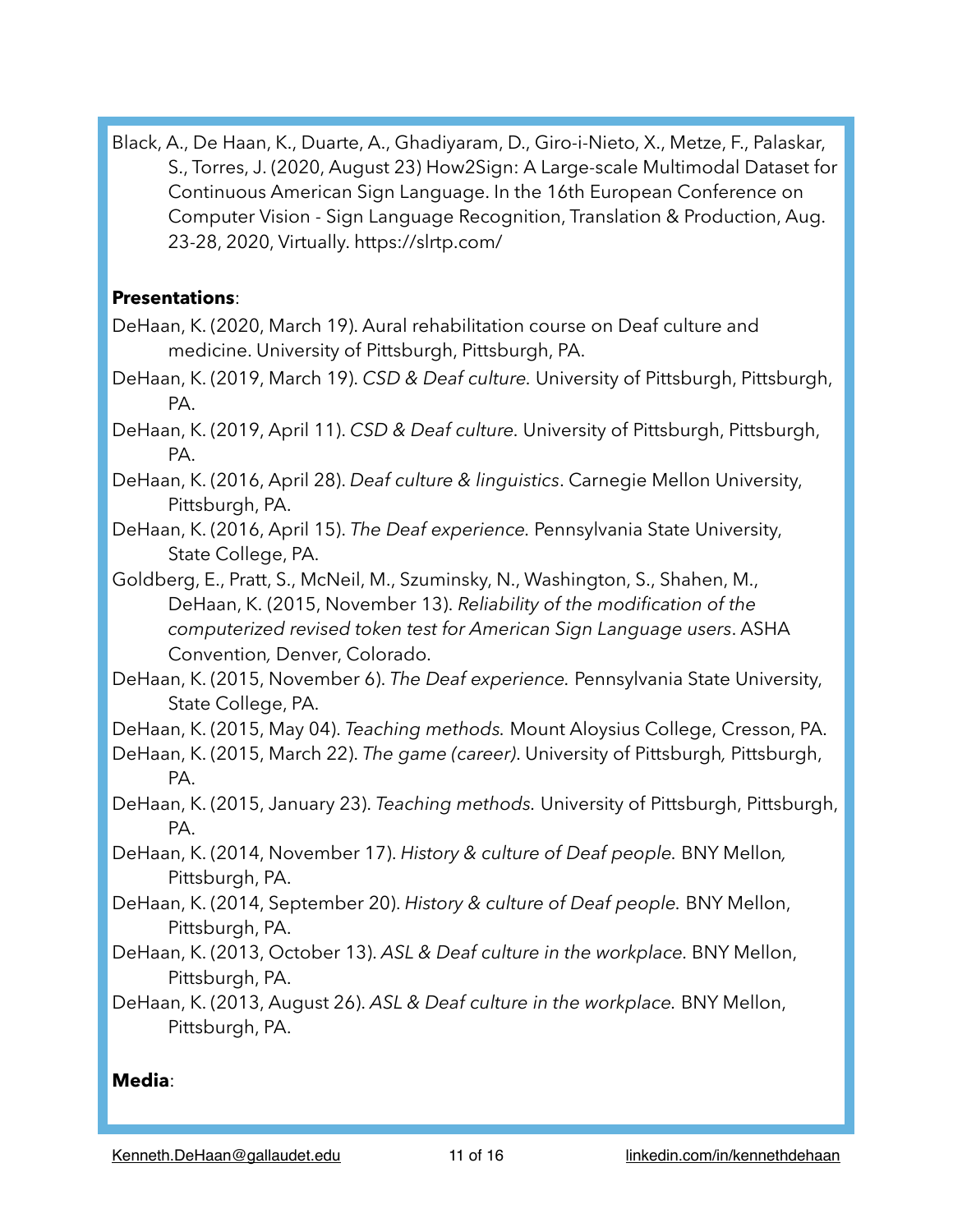DeHaan, K. (2015, November 13). *#OWNASL*. Deafhood Foundation - San Leandro, CA. Available at: [youtube.com/watch?v=GR6CYskUFhU](http://youtube.com/watch?v=GR6CYskUFhU)

DeHaan, K. (2014, August 30). *[#OWNASL](http://youtube.com/watch?v=GR6CYskUFhU)*. DeaFestival - Kentucky, Louisville, KY. Available at: [youtube.com/watch?v=GR6CYskUFhU](http://youtube.com/watch?v=GR6CYskUFhU)

## **PROFESSIONAL DEVELOPMENT**

### **Online Training:**

- Applying the Quality Matters Rubric Workshop By Quality Matters
- New to Online: Essentials Workshop by Online Learning Consortium
- Blackboard and Blackboard Ultra Training
- Collaborative Institutional Training Initiative (CITI) Training

### **Workshops**:

- McCaskill, S. (2020, January 14). *Equal Employment Opportunity training.* Gallaudet University, Washington, D.C.
- Miller, M. (2020, January 13). *Deafhood, Healing and You.* Gallaudet University, Washington, D.C.
- Snyder, K. (2019, May 10). *Technology enhanced item writing*. Educational Testing Service, Pittsburgh, PA.
- Snyder, K. (2019, May 9). *Selected response item writing*. Educational Testing Service, Pittsburgh, PA.
- Snyder, K. (2019, May 8). *Introduction to item writing*. Educational Testing Service, Pittsburgh, PA.
- Martin, T. & Sterling, V. (2018, April 2). *Best practices.* University of Pittsburgh, Pittsburgh, PA.
- Martin, T., Sterling, V. (2018, March 23). *Taking your course abroad*. University of Pittsburgh*,* Pittsburgh, PA.
- Benson, C. (2017, January 11). *Title IX.* University of Pittsburgh*,* Pittsburgh, PA.
- Butler, K. (2017, April). *Teaching the 5 Cs for ASL.* University of Pittsburgh*,* Pittsburgh, PA.
- Marine, S. (2016, June 7-8). *Creating an LGBTQ inclusive classroom*. University of Pittsburgh, Pittsburgh, PA.
- Babichenko, D.,Grieve, L. (2016, May 3). *Doing more with less: Gameful design to enhance engagement.* University of Pittsburgh, Pittsburgh, PA.
- Humanities (2016, May 3). *Navigating poverty: A stimulation of challenging situations and difficult choices.* University of Pittsburgh, Pittsburgh, PA.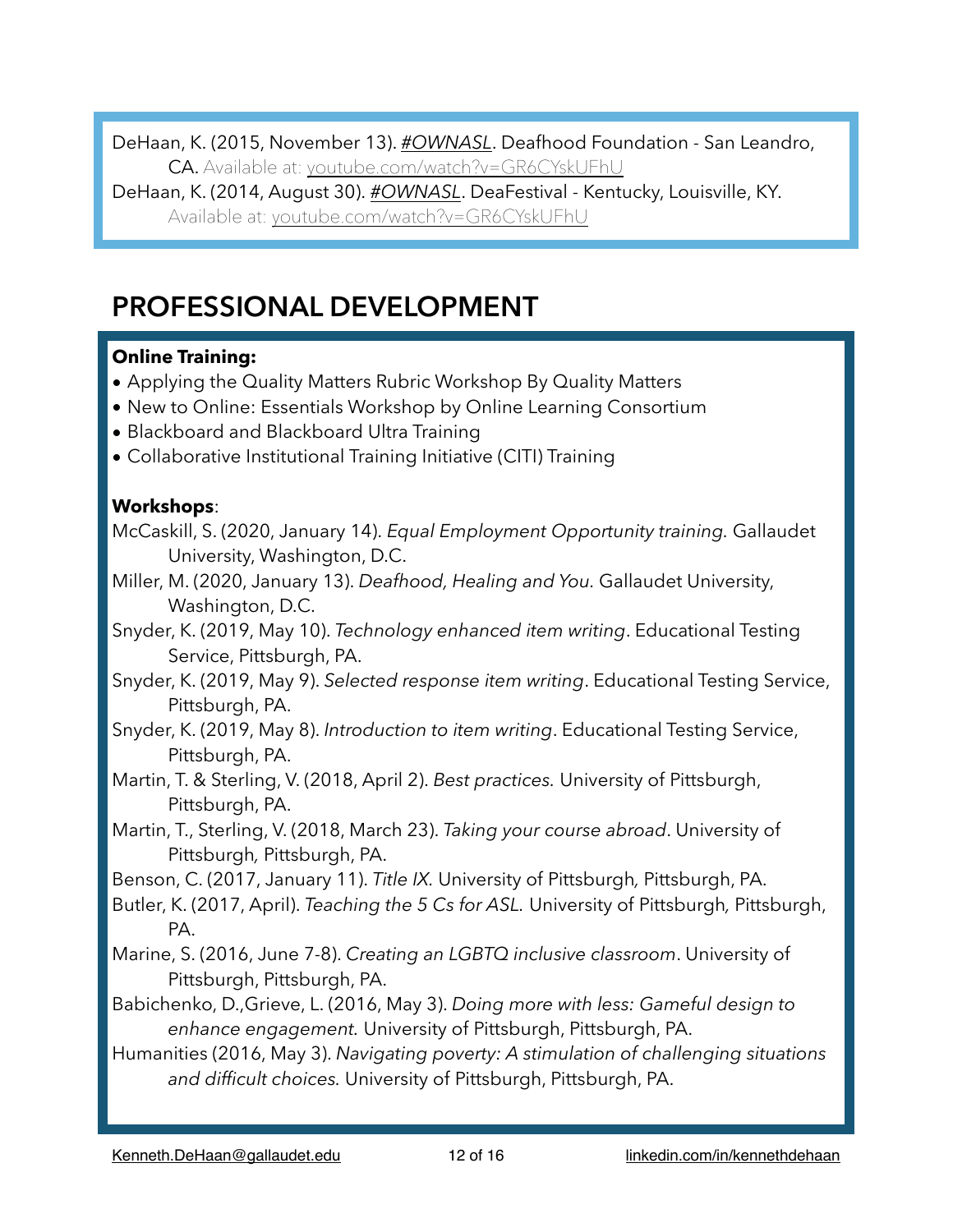- Feyne, S. (2016, April 7). *Authenticity: The impact of a sign language interpreter's choices*. Pittsburgh, PA.
- McKinney, F. (2016, March 1). *Advisor workshop.* University of Pittsburgh, Pittsburgh, PA.
- Bienvenu, M. (2015, September 26). *Teaching ASL: Understanding surrogates, tokens, buoys and depiction.* OASLTA, Columbus State Community College*,*  Columbus, OH.
- Sanders, L., Saxon, K. (2015, September 25). *The FUNdamentals of teaching.* OASLTA*,*  Columbus State Community College, Columbus, OH*.*
- McCaskill, C. (2015, June 24). *The hidden treasure of Black ASL: Its history and structure.* Gallaudet University, Washington, DC.
- Song, M. (2015, March 20). *Task-based language instruction.* University of Pittsburgh, Pittsburgh, PA.
- Song, M. (2015, February 27). *Approaches to American Sign Language instruction*. University of Pittsburgh*,* Pittsburgh, PA.
- Jarashow, B. (2015, February 8). *Deaf studies curriculum*. Gallaudet University, Washington, DC.
- Aiyangar, G., Mauk, C. (2014, August 14). *LCTL syllabus workshop.* University of Pittsburgh, Pittsburgh, PA.
- Chin, D. (2014, October 11). *Critical period*. Gallaudet University, Washington, DC.
- Chin, D. (2014, October 3). *Aspects of modalities*. Gallaudet University, Washington, DC.
- Chin, D. (2014, September 27). *Second language acquisition*. Gallaudet University, Washington, DC.
- Chin, D. (2014, September 20). *Syntax & word order*. Gallaudet University*,*  Washington, DC.
- Chin, D. (2014, September 13). *Breaking into the lexicon*. Gallaudet University, Washington, DC.
- Chin, D. (2014, September 6). *Sign phonology*. Gallaudet University*,* Washington, DC.
- Cornibe, C., Craig, K. (2014, August 21). *LCTL CourseWeb workshop*. University of Pittsburgh, Pittsburgh, PA.
- Chin, D. (2014, August 8). *Language acquisition*. Gallaudet University, Washington, DC.
- Harris, R. (2014, November 30). *Framing & reinforcement.* Gallaudet University, Washington, DC.
- Harris, R. (2014, October 21). *Naming in American Sign Language*. Gallaudet University, Washington, DC.
- Jarashow, B. (2014, July 7). *Unity for Gallaudet: The second social movement at Gallaudet University.* Gallaudet University, Washington, DC.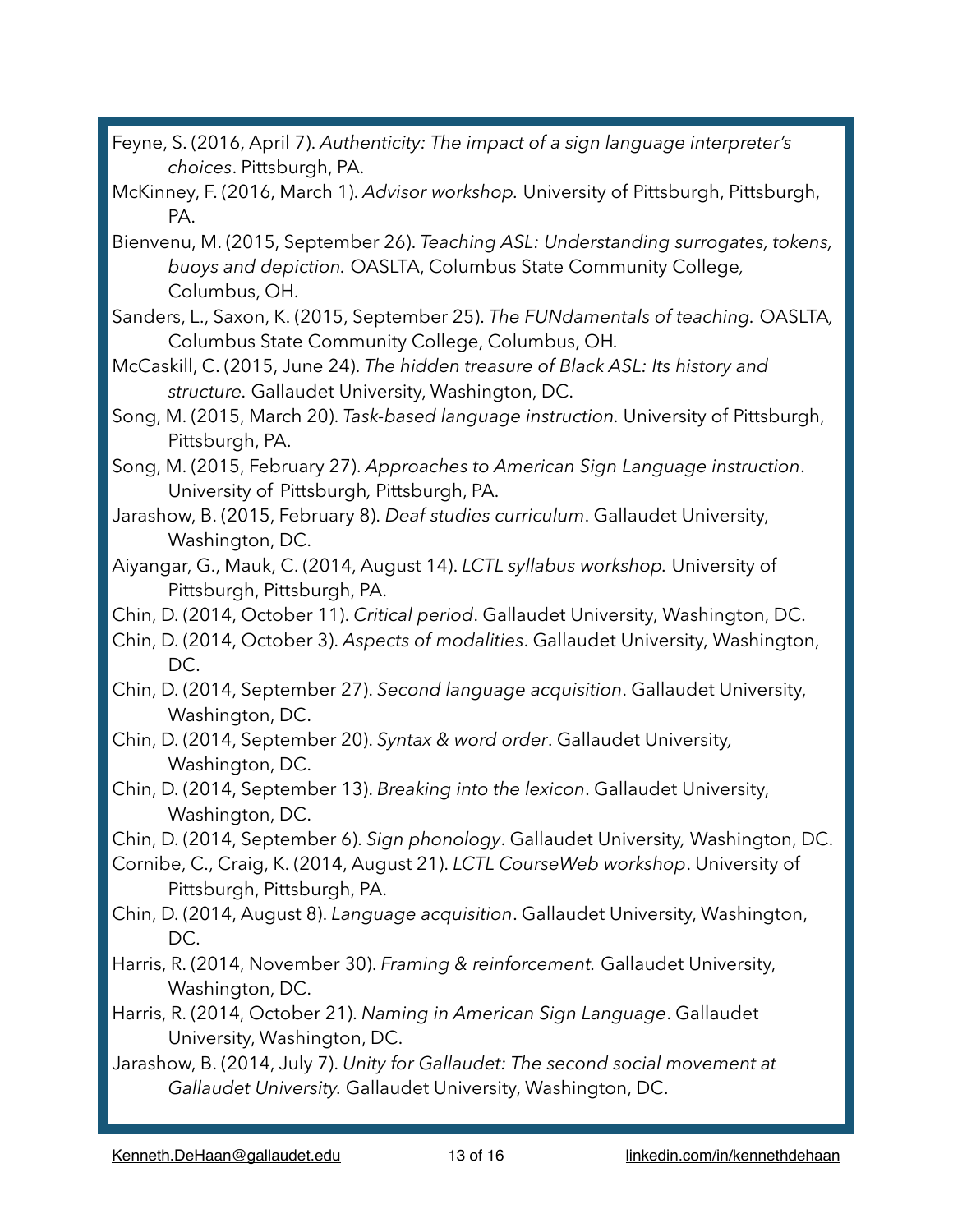Rogener, J. (2013, October 3). *Presentation skills*. BNY Mellon*,* Pittsburgh, PA. Davis, R., Piper, C. (2012, May 16). *Interview skills workshop*. BNY Mellon*,* Pittsburgh, PA.

## **AWARDS & RECOGNITIONS**

| EdD, Dean's List & Graduated with Honors (4.0), Pitt                              | Summer 2020      |  |  |
|-----------------------------------------------------------------------------------|------------------|--|--|
| 2018 Student's Choice Award, University of Pittsburgh                             | April 2018       |  |  |
| The Pitt News Silhouettes, University of Pittsburgh                               | April 2017       |  |  |
| <b>Kenny DeHaan</b>                                                               |                  |  |  |
| The Pitt News, University of Pittsburgh                                           | November 2016    |  |  |
| <b>Captions at Movies</b>                                                         |                  |  |  |
| The Pitt News, University of Pittsburgh                                           | January 2016     |  |  |
| Voted Best Course (at Pitt)                                                       |                  |  |  |
| MA, Dean's List & Graduated with Honors (4.0), Gallaudet                          | <b>July 2015</b> |  |  |
| <b>Summer Swindells Endowment</b>                                                 | January 2015     |  |  |
| Gallaudet Grant-in-Aid                                                            | August 2014      |  |  |
| Featured on Top Stories, BNY Mellon                                               | August 2014      |  |  |
| Invested in Our Communities: Pittsburgh volunteer team helps School for the Deaf  |                  |  |  |
| prepare for graduation                                                            |                  |  |  |
| Gallaudet Summer General Endowment                                                | <b>June 2014</b> |  |  |
| <b>Gallaudet Summer Tuition Waiver</b>                                            | <b>June 2014</b> |  |  |
| Department of ASL & Deaf Studies Scholarship                                      | May 2014         |  |  |
| Employee of the Month, BNY Mellon                                                 | April 2014       |  |  |
| Featured on Top Stories, BNY Mellon                                               | September 2012   |  |  |
| Diversity and Inclusion: Deaf Wealth Management colleague shares tips for working |                  |  |  |
| with the Deaf and hard of hearing                                                 |                  |  |  |
| MS, Dean's List & Graduated with Honors, RIT                                      | May 2011         |  |  |
| Graduate Multidisciplinary Studies Scholarship                                    | August 2009      |  |  |
| BS, Dean's List & Graduated with Honors, RIT                                      | May 2009         |  |  |
| College of Business Alumni Endowment                                              | August 2008      |  |  |
| Johnson Scholarship Foundation                                                    | August 2007      |  |  |
| <b>RIT President Award</b>                                                        | August 2006      |  |  |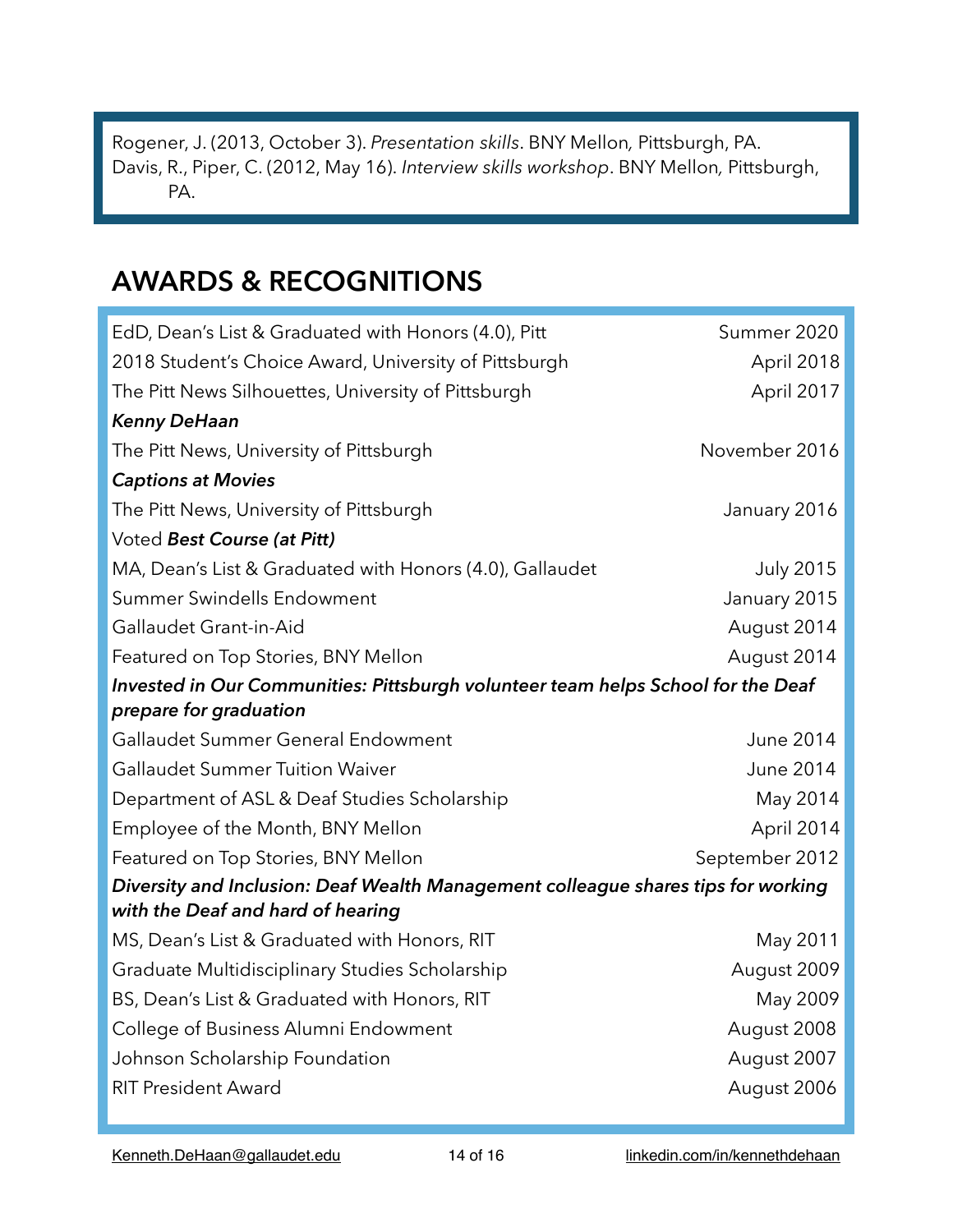## **ACADEMIC & PROFESSIONAL SERVICES**

| Academic                                                                            |                         |  |  |  |
|-------------------------------------------------------------------------------------|-------------------------|--|--|--|
| Yerker Andersson Club Adviser, Gallaudet University                                 | 2019 - Present          |  |  |  |
| Interview Committee (ASL & DST), Gallaudet University                               | Summer 2020             |  |  |  |
| Interview Committee (ASL & DST), Gallaudet University                               | Spring 2020             |  |  |  |
| Interview Committee (Study Abroad), Gallaudet University                            | Spring 2020             |  |  |  |
| ASL Club Adviser, Waynesburg University                                             | 2018 - 2019             |  |  |  |
| Build & Maintain ASL Dictionary / App, University of Pittsburgh                     | 2015 - 2019             |  |  |  |
| Curriculum & Syllabus Consultant, University of Pittsburgh                          | 2014 - 2019             |  |  |  |
| Faculty Evaluator, University of Pittsburgh                                         | 2014 - 2019             |  |  |  |
| ASL Club Adviser, University of Pittsburgh                                          | 2013 - 2019             |  |  |  |
| Interview Committee (ASL Faculty), University of Pittsburgh                         | Spring 2019             |  |  |  |
| Thirst Project @ Pitt Club Adviser, University of Pittsburgh                        | 2016 - 2018             |  |  |  |
| ASL Program Evaluator, University of Pittsburgh                                     | April 2018              |  |  |  |
| <b>Authentic Discourse: Deaf Education Panelist</b>                                 | October 2017            |  |  |  |
| Interview Committee (Administrative Assistant), University of Pittsburgh            | Spring 2017             |  |  |  |
| Diversity in Practice Panelist                                                      | April 2017              |  |  |  |
| ASL Adviser & Actor, University of Pittsburgh                                       | Spring 2016             |  |  |  |
| Stroop & Token Effect on American Sign Language Users                               |                         |  |  |  |
| Interview Committee (ASL Faculty), University of Pittsburgh                         | Spring 2016             |  |  |  |
| ASL Adviser & Actor, University of Pittsburgh                                       | Spring 2014             |  |  |  |
| Reliability of the Modification of the Computerized Revised Token Test for American |                         |  |  |  |
| <b>Sign Language Users</b>                                                          |                         |  |  |  |
| Teach ASL to Children, BNY Mellon                                                   | April 2012, 2013 & 2014 |  |  |  |
| Deaf & HoH Panelist, University of Pittsburgh                                       | March 2012 & 2013       |  |  |  |
| ASL Club Adviser, Community College of Allegheny County                             | 2013                    |  |  |  |
|                                                                                     |                         |  |  |  |
| Professional                                                                        |                         |  |  |  |
| Career Panelist, Western PA School f/t Deaf                                         | April 2017              |  |  |  |